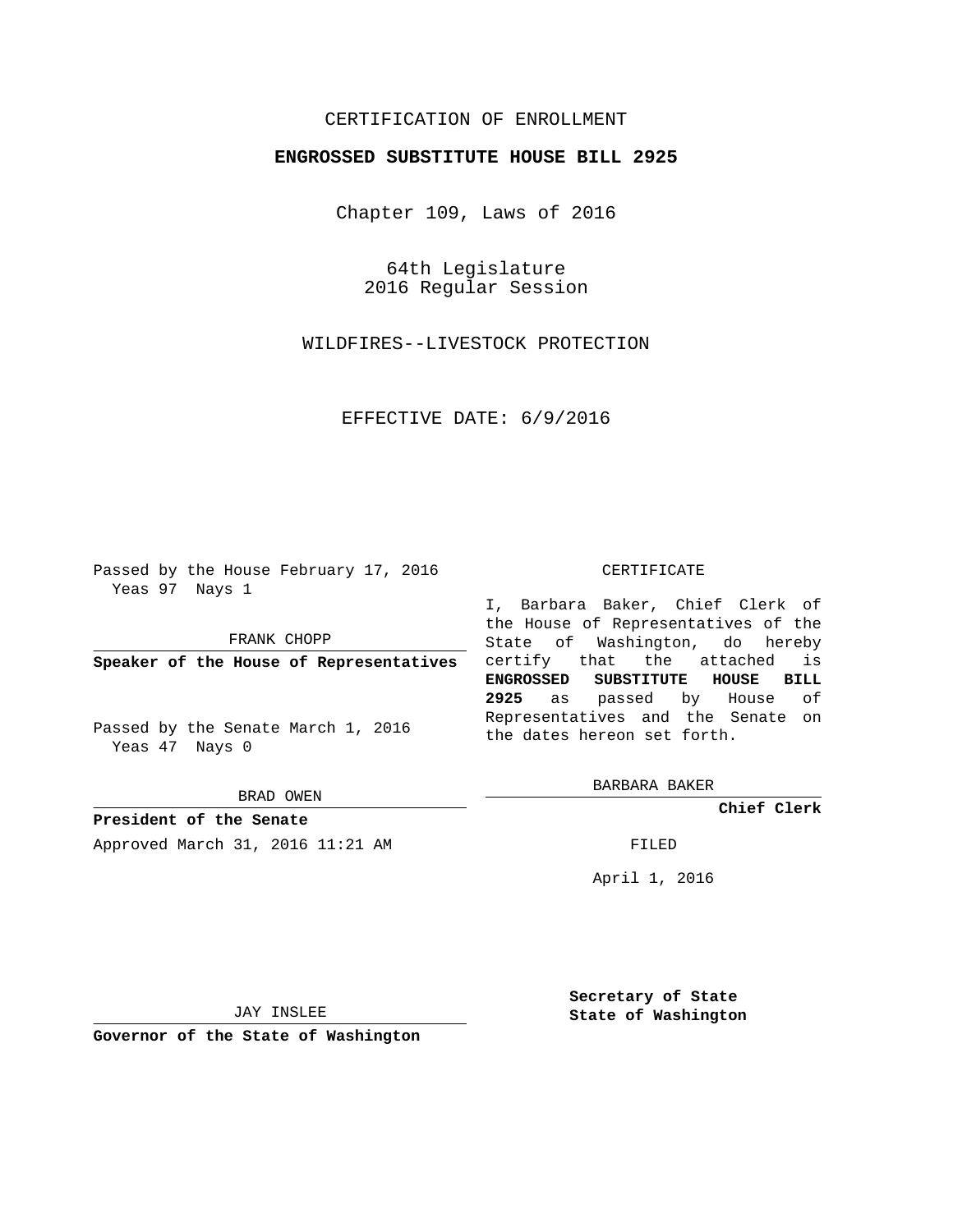## **ENGROSSED SUBSTITUTE HOUSE BILL 2925**

Passed Legislature - 2016 Regular Session

**State of Washington 64th Legislature 2016 Regular Session**

**By** House Agriculture & Natural Resources (originally sponsored by Representatives Dent, Blake, McCabe, Schmick, Chandler, Short, Griffey, Johnson, Dye, Haler, and Springer)

READ FIRST TIME 02/05/16.

 AN ACT Relating to accessing land during a fire suppression response for the purpose of protecting livestock from a wildland fire; amending RCW 76.04.015 and 79.13.060; and adding a new section 4 to chapter 76.04 RCW.

5 BE IT ENACTED BY THE LEGISLATURE OF THE STATE OF WASHINGTON:

6 **Sec. 1.** RCW 76.04.015 and 2015 c 182 s 5 are each amended to 7 read as follows:

 (1) The department may, at its discretion, appoint trained personnel possessing the necessary qualifications to carry out the duties and supporting functions of the department and may determine 11 their respective salaries.

12 (2) The department shall have direct charge of and supervision of 13 all matters pertaining to the forest fire service of the state.

14 (3) The department shall:

15 (a) Enforce all laws within this chapter;

16 (b) Be empowered to take charge of and, consistent with section 2 17 of this act, direct the work of suppressing forest fires;

 (c)(i) Investigate the origin and cause of all forest fires to determine whether either a criminal act or negligence by any person, firm, or corporation caused the starting, spreading, or existence of the fire. In conducting investigations, the department shall work

p. 1 ESHB 2925.SL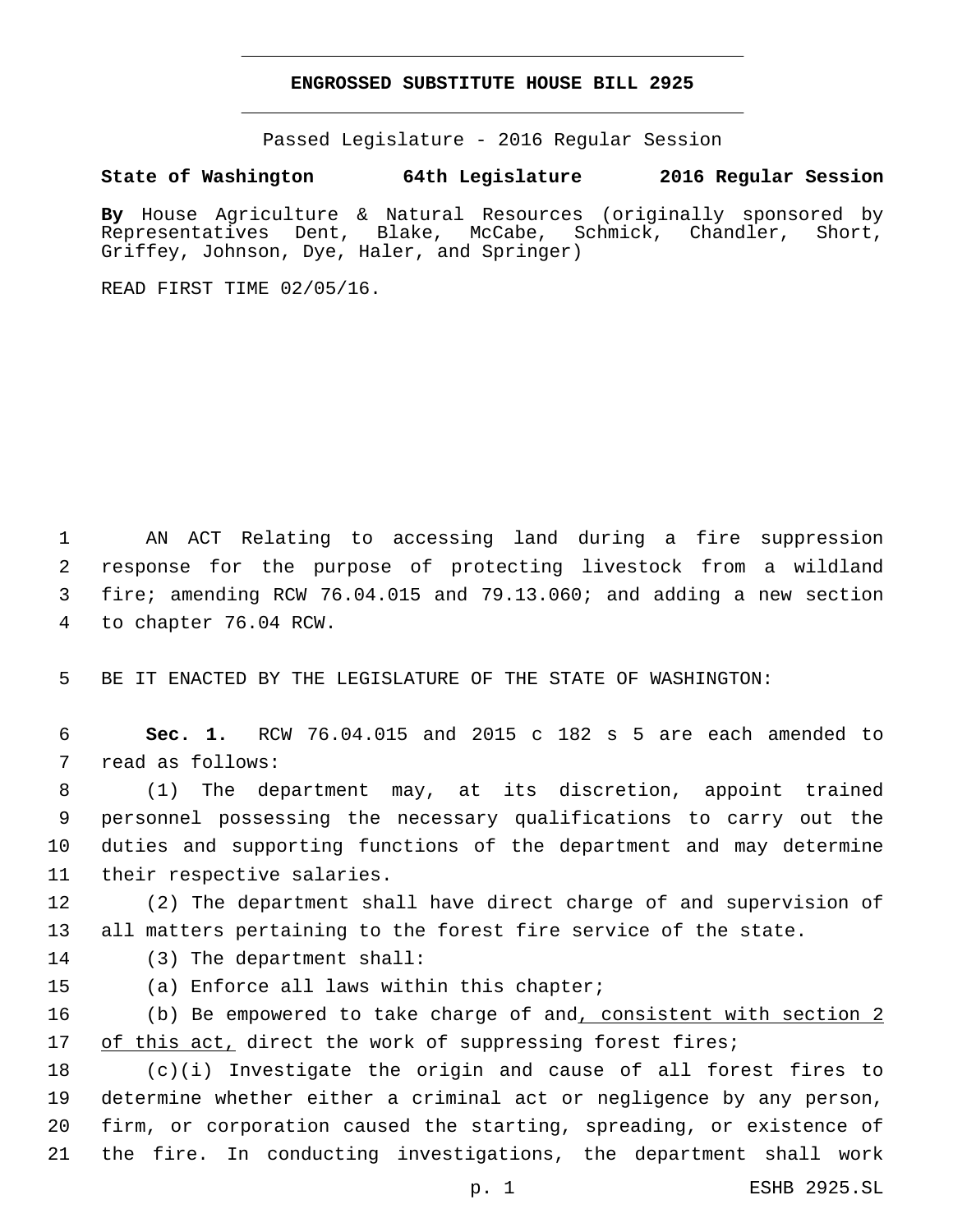cooperatively, to the extent possible, with utilities, property owners, and other interested parties to identify and preserve evidence. Except as provided otherwise in this subsection, the department in conducting investigations is authorized, without court order, to take possession or control of relevant evidence found in plain view and belonging to any person, firm, or corporation. To the extent possible, the department shall notify the person, firm, or corporation of its intent to take possession or control of the evidence. The person, firm, or corporation shall be afforded reasonable opportunity to view the evidence and, before the department takes possession or control of the evidence, also shall be afforded reasonable opportunity to examine, document, and photograph it. If the person, firm, or corporation objects in writing to the department's taking possession or control of the evidence, the department must either return the evidence within seven days after the day on which the department is provided with the written objections or obtain a court order authorizing the continued 18 possession or control.

 (ii) Absent a court order authorizing otherwise, the department may not take possession or control of evidence over the objection of the owner of the evidence if the evidence is used by the owner in conducting a business or in providing an electric utility service and the department's taking possession or control of the evidence would substantially and materially interfere with the operation of the business or provision of electric utility service.

 (iii) Absent a court order authorizing otherwise, the department may not take possession or control of evidence over the objection of an electric utility when the evidence is not owned by the utility but has caused damage to property owned by the utility. However, this subsection (3)(c)(iii) does not apply if the department has notified the utility of its intent to take possession or control of the evidence and provided the utility with reasonable time to examine, 33 document, and photograph the evidence.

 (iv) Only personnel qualified to work on electrical equipment may take possession or control of evidence owned or controlled by an 36 electric utility;

 (d) Furnish notices or information to the public calling attention to forest fire dangers and the penalties for violation of 39 this chapter;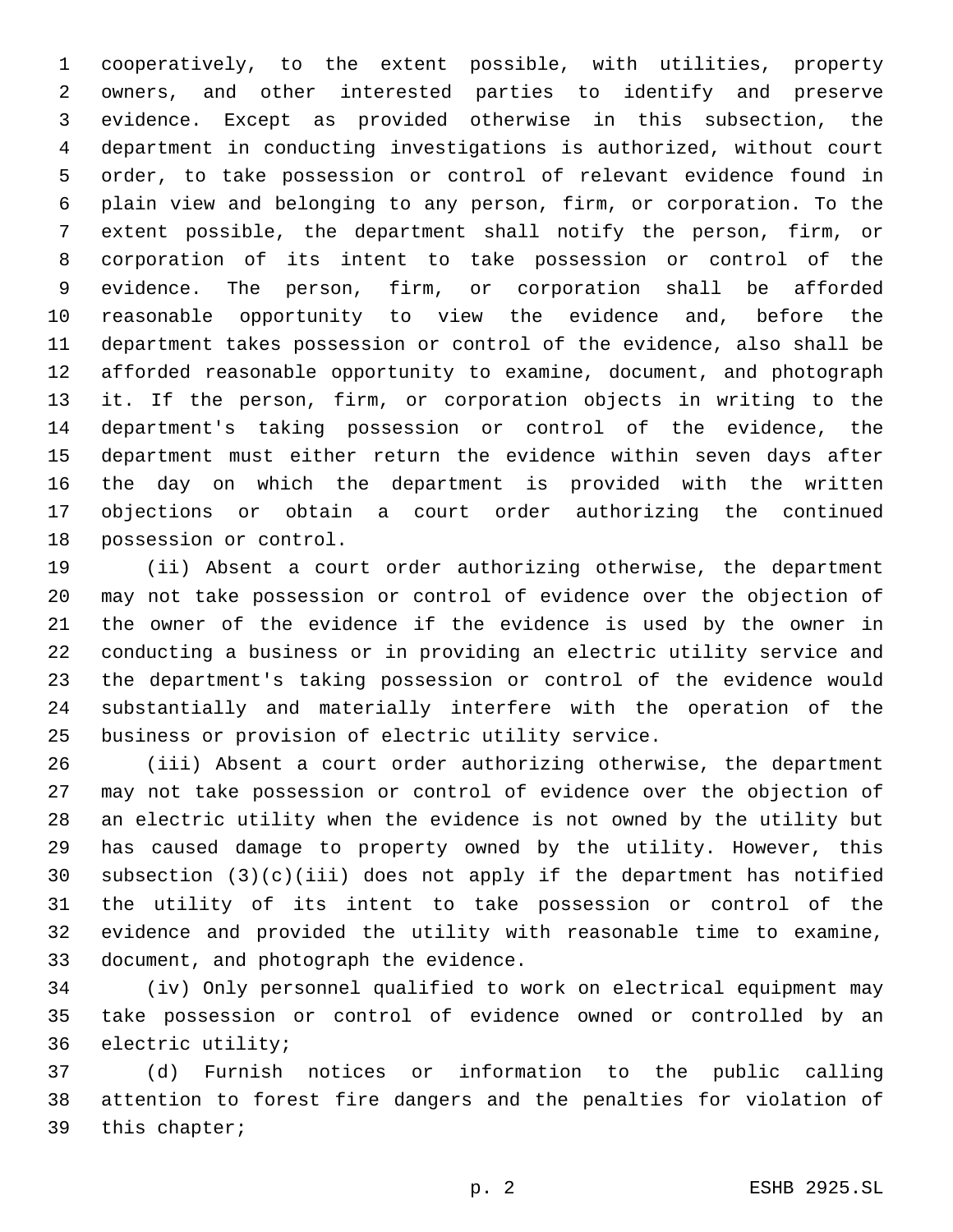(e) Be familiar with all timbered and cut-over areas of the 2 state;

 (f) Maximize the effective utilization of local fire suppression 4 assets consistent with RCW 76.04.181; and

 (g) Regulate and control the official actions of its employees, 6 the wardens, and the rangers.

7 (4) The department may:

 (a) Authorize all needful and proper expenditures for forest 9 protection;

 (b) Adopt rules consistent with this section for the prevention, control, and suppression of forest fires as it considers necessary including but not limited to: Fire equipment and materials; use of personnel; and fire prevention standards and operating conditions including a provision for reducing these conditions where justified 15 by local factors such as location and weather;

 (c) Remove at will the commission of any ranger or suspend the 17 authority of any warden;

18 (d) Inquire into:

 (i) The extent, kind, value, and condition of all timberlands 20 within the state;

 (ii) The extent to which timberlands are being destroyed by fire 22 and the damage thereon;

 (e) Provide fire detection, prevention, presuppression, or suppression services on nonforested public lands managed by the department or another state agency, but only to the extent that providing these services does not interfere with or detract from the obligations set forth in subsection (3) of this section. If the department provides fire detection, prevention, presuppression, or suppression services on nonforested public lands managed by another state agency, the department must be fully reimbursed for the work through a cooperative agreement as provided for in RCW 76.04.135(1).

 (5) Any rules adopted under this section for the suppression of forest fires must include a mechanism by which a local fire mobilization radio frequency, consistent with RCW 43.43.963, is identified and made available during the initial response to any forest fire that crosses jurisdictional lines so that all responders have access to communications during the response. Different initial response frequencies may be identified and used as appropriate in different geographic response areas. If the fire radio communication needs escalate beyond the capability of the identified local radio

p. 3 ESHB 2925.SL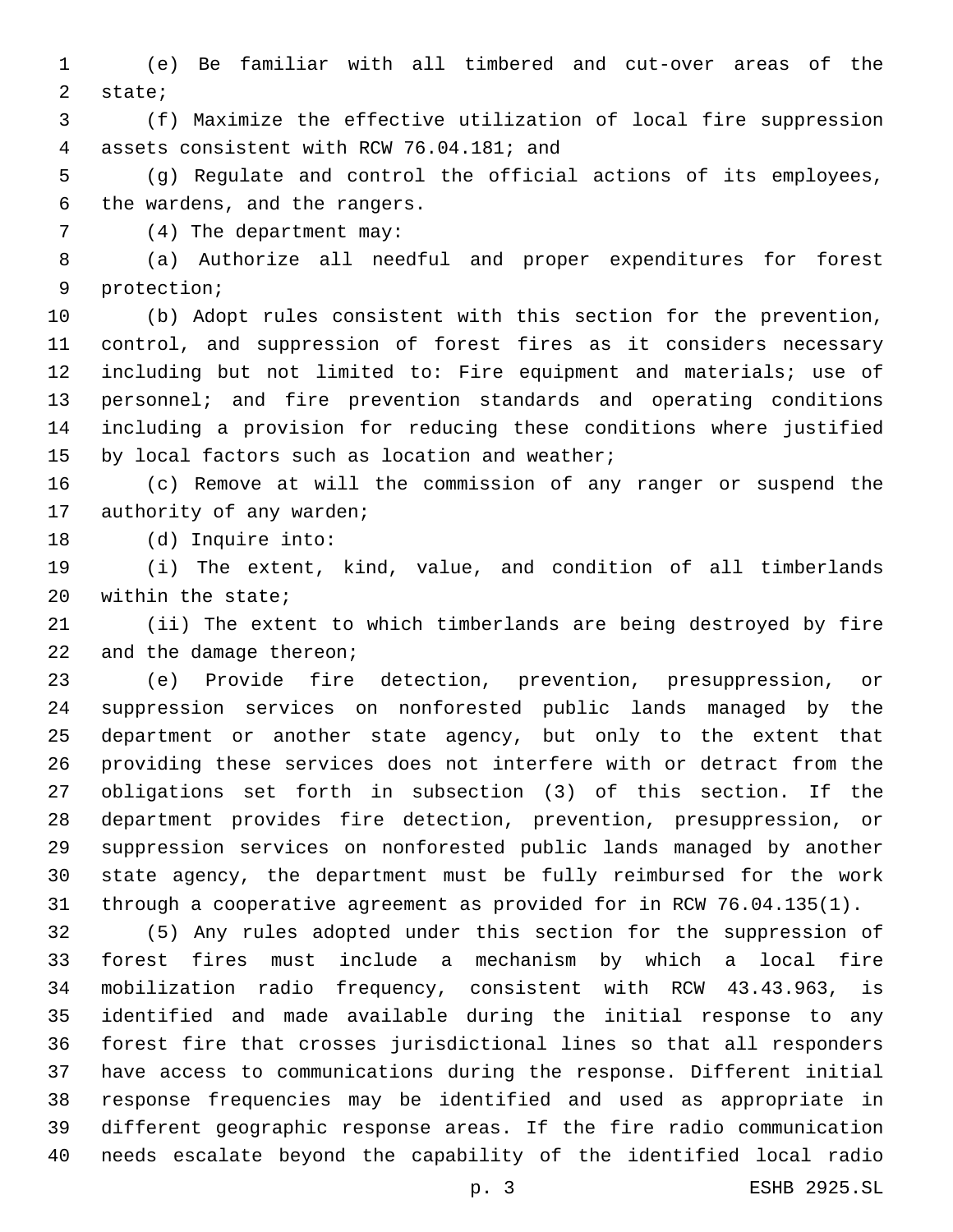frequency, the use of other available designated interoperability 2 radio frequencies may be used.

 (6) When the department considers it to be in the best interest of the state, it may cooperate with any agency of another state, the United States or any agency thereof, the Dominion of Canada or any agency or province thereof, and any county, town, corporation, individual, or Indian tribe within the state of Washington in forest 8 firefighting and patrol.

 NEW SECTION. **Sec. 2.** A new section is added to chapter 76.04 10 RCW to read as follows:

 (1)(a) The department must make every reasonable effort to accommodate a livestock owner's request to retrieve or care for animals in his or her charge that are at risk due to a wildfire.

 (b) The department may only prohibit livestock owners, or the owner's employees or agents, from retrieving or caring for livestock that are lawfully present on the public lands during any fire suppression response if doing so is reasonably necessary to prevent 18 interference with a direct, active fire response.

 (2) The department must incorporate the implementation of this section into any prefire season training or coordination conducted in local communities that contain active grazing areas.

 (3)(a) The owner of livestock lawfully present on public lands assumes full liability for any damages incurred to himself or herself, and any employees or agents in his or her charge, if public lands are accessed to retrieve or care for livestock during the time of a fire suppression response by the department affecting the public 27 lands in question.

 (b) No civil liability may be imposed by any court on the state, the department, or another political subdivision of the state for any direct or indirect adverse impacts, including injury or death, 31 resulting from:

 (i) The department's reasonable efforts under this section to accommodate a livestock owner, or the owner's employees or agents, to retrieve or care for animals in his or her charge that are at risk 35 due to a wildfire; or

 (ii) A livestock owner, or the owner's employees or agents, accessing public lands to retrieve or care for livestock during the time of a fire suppression response by the department affecting the 39 public lands in question.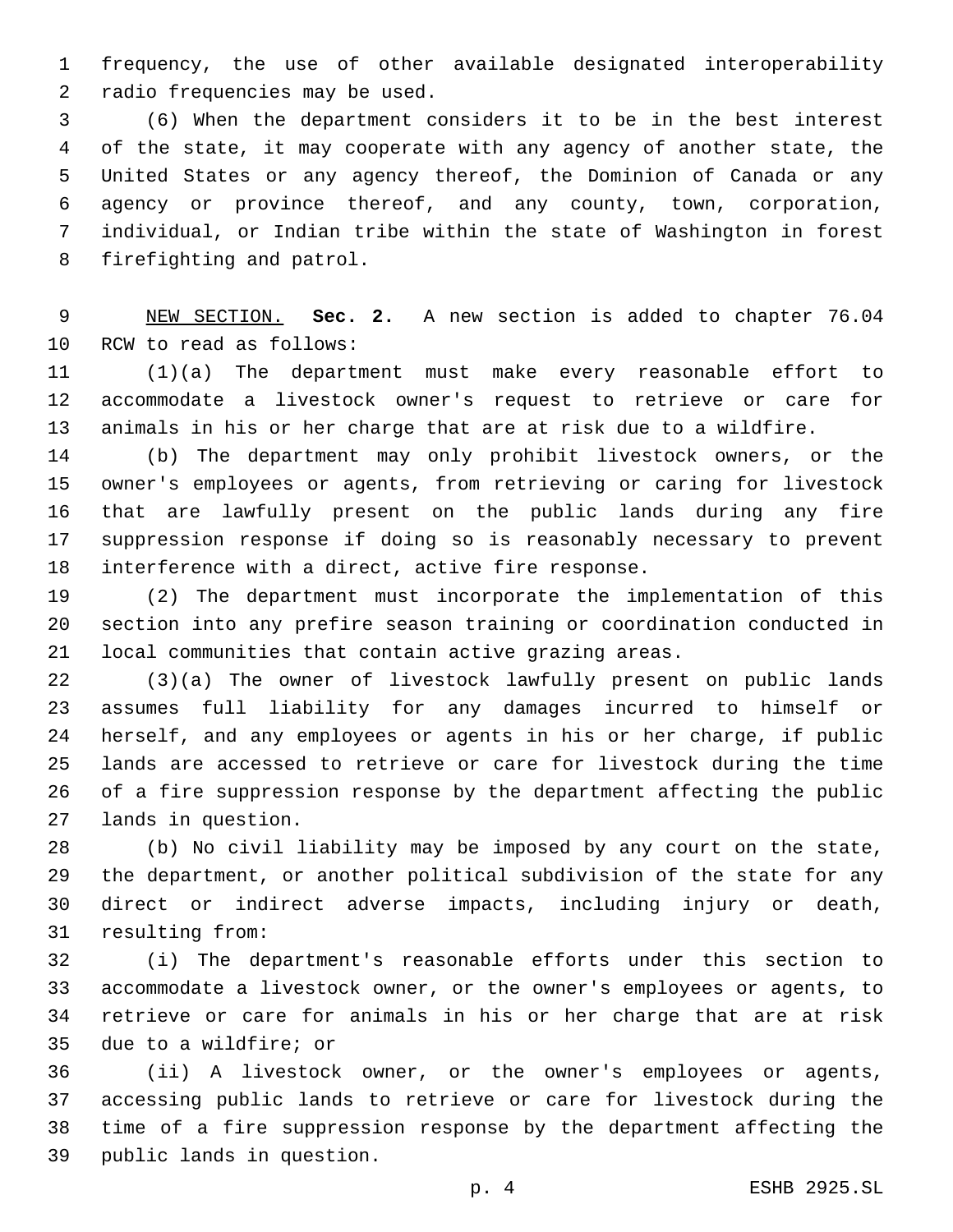**Sec. 3.** RCW 79.13.060 and 2007 c 504 s 2 are each amended to 2 read as follows:

 (1) State lands may be leased not to exceed ten years with the following exceptions:4

 (a) The lands may be leased for agricultural purposes not to 6 exceed twenty-five years, except:

 (i) Leases that authorize tree fruit or grape production may be 8 for up to fifty-five years;

(ii) Share crop leases may not exceed ten years;

 (b) The lands may be leased for commercial, industrial, business, 11 or recreational purposes not to exceed fifty-five years;

 (c) The lands may be leased for public school, college, or 13 university purposes not to exceed seventy-five years;

 (d) The lands may be leased for residential purposes not to 15 exceed ninety-nine years; and

 (e) The lands and development rights on state lands held for the benefit of the common schools may be leased to public agencies, as defined in RCW 79.17.200, not to exceed ninety-nine years. The leases may include provisions for renewal of lease terms.

 (2) No lessee of state lands may remain in possession of the land after the termination or expiration of the lease without the written 22 consent of the department.

 (a) The department may authorize a lease extension for a specific period beyond the term of the lease for cropping improvements for the purpose of crop rotation. These improvements shall be deemed 26 authorized improvements under RCW 79.13.030.

 (b) Upon expiration of the lease term, the department may allow the lessee to continue to hold the land for a period not exceeding one year upon such rent, terms, and conditions as the department may prescribe, if the leased land is not otherwise utilized.

 (c) Upon expiration of the one-year lease extension, the department may issue a temporary permit to the lessee upon terms and conditions it prescribes if the department has not yet determined the 34 disposition of the land for other purposes.

 (d) The temporary permit shall not extend beyond a five-year 36 period.

 (3) If during the term of the lease of any state lands for agricultural, grazing, commercial, residential, business, or recreational purposes, in the opinion of the department it is in the best interest of the state so to do, the department may, on the